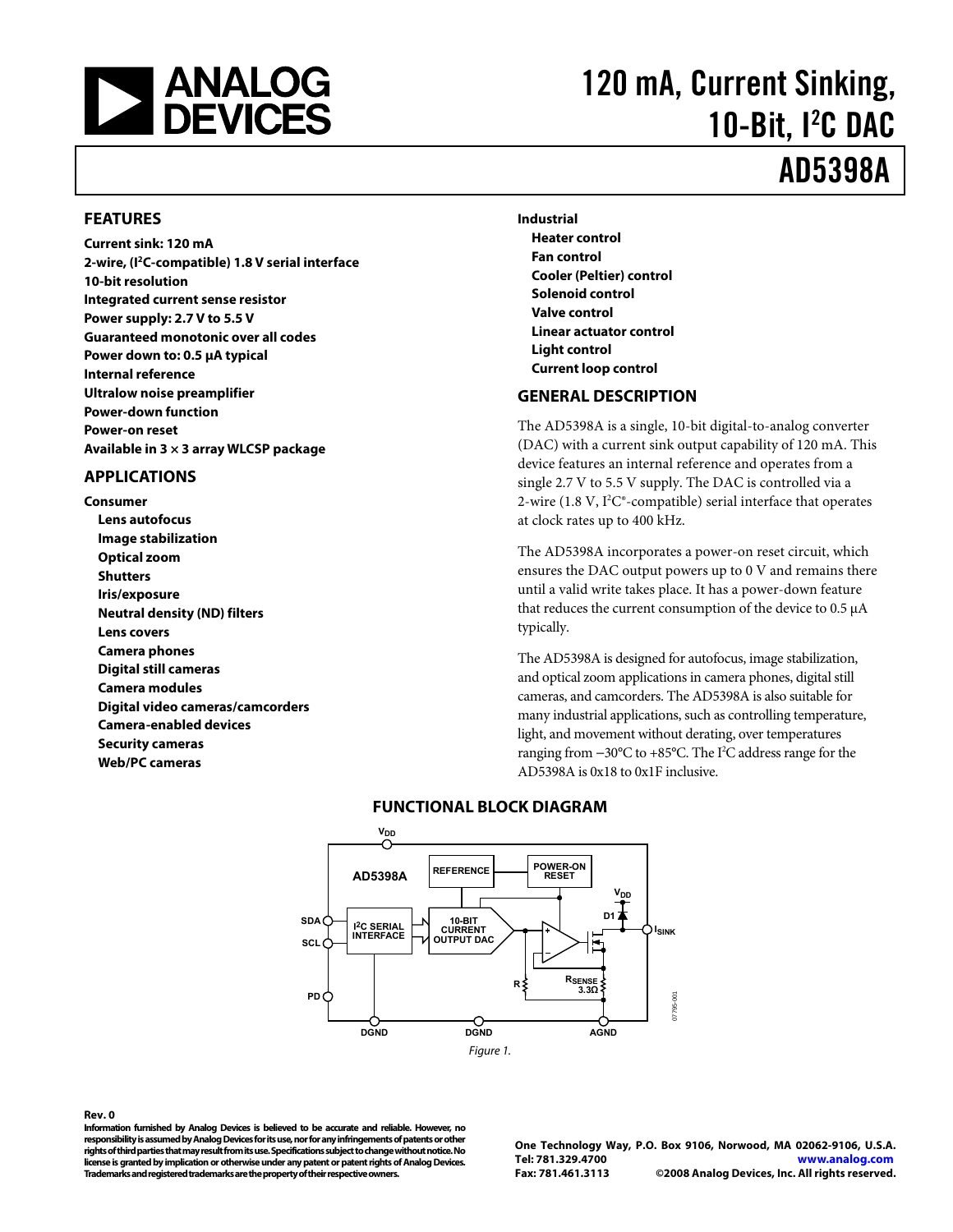### <span id="page-1-0"></span>**TABLE OF CONTENTS**

| Power Supply Bypassing and Grounding 12 |
|-----------------------------------------|
|                                         |
|                                         |
|                                         |

#### **REVISION HISTORY**

10/08-Revision 0: Initial Version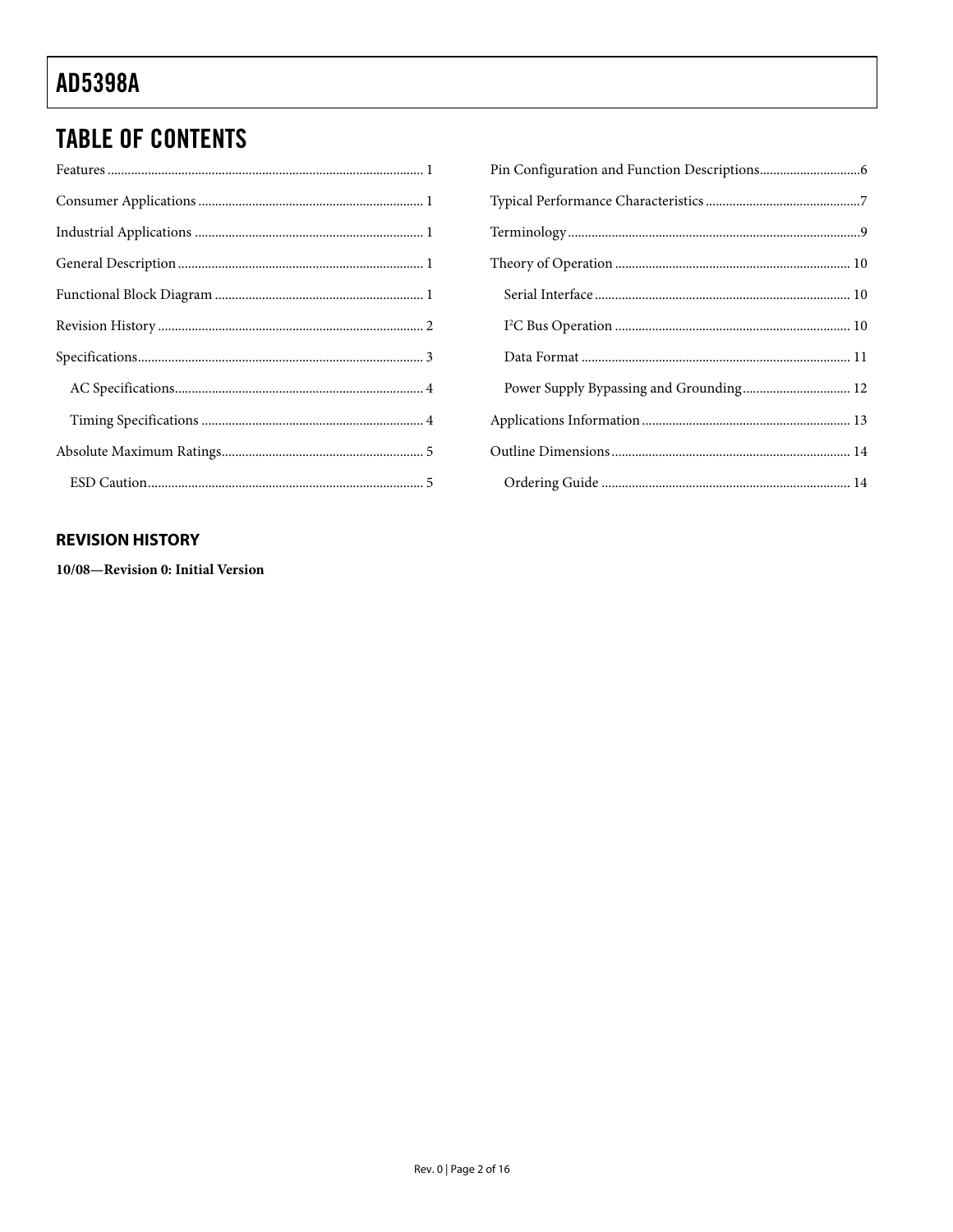### <span id="page-2-0"></span>**SPECIFICATIONS**

 $V_{DD} = 2.7$  V to 5.5 V, AGND = DGND = 0 V, load resistance (R<sub>L</sub>) = 25  $\Omega$  connected to V<sub>DD</sub>; all specifications T<sub>MIN</sub> to T<sub>MAX</sub>, unless otherwise noted.

#### **Table 1.**

<span id="page-2-2"></span><span id="page-2-1"></span>

|                                                | <b>B</b> Version <sup>1</sup> |            |                        |             |                                                                                                                       |  |  |  |
|------------------------------------------------|-------------------------------|------------|------------------------|-------------|-----------------------------------------------------------------------------------------------------------------------|--|--|--|
| <b>Parameter</b>                               | Min                           | <b>Typ</b> | Max                    | Unit        | <b>Test Conditions/Comments</b>                                                                                       |  |  |  |
| <b>DC PERFORMANCE</b>                          |                               |            |                        |             | $V_{DD}$ = 3.6 V to 4.5 V; device operates over 2.7 V to 5.5 V                                                        |  |  |  |
|                                                |                               |            |                        |             | with reduced performance                                                                                              |  |  |  |
| Resolution                                     |                               | 10         |                        | <b>Bits</b> | 117 µA/LSB                                                                                                            |  |  |  |
| Relative Accuracy <sup>2</sup>                 |                               | ±1.5       | ±4                     | <b>LSB</b>  |                                                                                                                       |  |  |  |
| Differential Nonlinearity <sup>2, 3</sup>      |                               |            | ±1                     | <b>LSB</b>  | Guaranteed monotonic over all codes                                                                                   |  |  |  |
| Zero Code Error <sup>2, 4</sup>                | 0                             | 0.5        | $\mathbf{1}$           | mA          | All 0s loaded to DAC                                                                                                  |  |  |  |
| Offset Error @ Code 16 <sup>2</sup>            |                               | 0.5        |                        | mA          |                                                                                                                       |  |  |  |
| Gain Error <sup>2</sup>                        |                               |            | ±0.6                   | % of FSR    | at $25^{\circ}$ C                                                                                                     |  |  |  |
| Offset Error Drift <sup>2, 4, 5</sup>          |                               | 10         |                        | µA/°C       |                                                                                                                       |  |  |  |
| Gain Error Drift <sup>2, 5</sup>               |                               | ±0.2       | ±0.5                   | LSB/°C      |                                                                                                                       |  |  |  |
| <b>OUTPUT CHARACTERISTICS</b>                  |                               |            |                        |             |                                                                                                                       |  |  |  |
| Minimum Sink Current <sup>4</sup>              |                               | 3          |                        | mA          |                                                                                                                       |  |  |  |
| <b>Maximum Sink Current</b>                    |                               | 120        |                        | mA          | $V_{DD}$ = 3.6 V to 4.5 V; device operates over 2.7 V to 5.5 V;<br>specified maximum sink current may not be achieved |  |  |  |
| Output Current During PD <sup>5</sup>          |                               | 80         |                        | nA          | $PD = 1$                                                                                                              |  |  |  |
| Output Compliance <sup>5</sup>                 | 0.6                           |            | V <sub>DD</sub>        | V           | Output voltage range over which maximum 120 mA<br>sink current is available                                           |  |  |  |
| Output Compliance <sup>5</sup>                 | 0.48                          |            | <b>V</b> <sub>DD</sub> | v           | Output voltage range over which 90 mA sink current<br>is available                                                    |  |  |  |
| Power-Up Time <sup>5</sup>                     |                               | 20         |                        | μs          | To 10% of FS, coming out of power-down mode; $V_{DD} = 5 V$                                                           |  |  |  |
| LOGIC INPUT (PD) <sup>5</sup>                  |                               |            |                        |             |                                                                                                                       |  |  |  |
| Input Current                                  |                               |            | ±1                     | $\mu$ A     |                                                                                                                       |  |  |  |
| Input Low Voltage, VINL                        |                               |            | 0.54                   | V           | $V_{DD} = 2.7 V$ to 5.5 V                                                                                             |  |  |  |
| Input High Voltage, VINH                       | 1.26                          |            |                        | v           | $V_{DD} = 2.7 V$ to 5.5 V                                                                                             |  |  |  |
| Pin Capacitance                                |                               | 3          |                        | pF          |                                                                                                                       |  |  |  |
| LOGIC INPUTS (SCL, SDA) <sup>5</sup>           |                               |            |                        |             |                                                                                                                       |  |  |  |
| Input Low Voltage, VINL                        | $-0.3$                        |            | $+0.54$                | V           | $V_{DD}$ = 2.7 V to 3.6 V                                                                                             |  |  |  |
| Input High Voltage, VINH                       | 1.26                          |            | $V_{DD}$ + 0.3         | V           | $V_{DD} = 2.7 V to 3.6 V$                                                                                             |  |  |  |
| Input Low Voltage, VINL                        | $-0.3$                        |            | $+0.54$                | V           | $V_{DD} = 3.6 V$ to 5.5 V                                                                                             |  |  |  |
| Input High Voltage, VINH                       | 1.4                           |            | $V_{DD}$ + 0.3         | $\vee$      | $V_{DD} = 3.6 V$ to 5.5 V                                                                                             |  |  |  |
| Input Leakage Current, I <sub>IN</sub>         |                               |            | ±1                     | μA          | $V_{IN} = 0 V$ to $V_{DD}$                                                                                            |  |  |  |
| Input Hysteresis, VHYST                        | $0.05$ $V_{DD}$               |            |                        | V           |                                                                                                                       |  |  |  |
| Digital Input Capacitance, CIN                 |                               | 6          |                        | pF          |                                                                                                                       |  |  |  |
| Glitch Rejection <sup>6</sup>                  |                               |            | 50                     | ns          | Pulse width of spike suppressed                                                                                       |  |  |  |
| POWER REQUIREMENTS                             |                               |            |                        |             |                                                                                                                       |  |  |  |
| <b>V</b> <sub>DD</sub>                         | 2.7                           |            | 5.5                    | V           |                                                                                                                       |  |  |  |
| I <sub>DD</sub> (Normal Mode)                  |                               | 0.5        | 1                      | mA          | l <sub>DD</sub> specification is valid for all DAC codes;<br>$V_{IH} = V_{DD}$ , $V_{IL} = GND$ , $V_{DD} = 5.5$ V    |  |  |  |
| I <sub>DD</sub> (Power-Down Mode) <sup>7</sup> |                               | 0.5        |                        | μA          | $V_{IH} = V_{DD}$ , $V_{IL} = GND$ , $V_{DD} = 3$ V                                                                   |  |  |  |

1 Temperature range for the B version is −30°C to +85°C. 2

<sup>2</sup> See the Terminology section.

<sup>4</sup> To achieve near zero output current, use the power-down feature.

<sup>5</sup> Guaranteed by design and characterization; not production tested. PD is active high. SDA and SCL pull-up resistors are tied to 1.8 V.

<sup>6</sup> Input filtering on both the SCL and SDA inputs suppresses noise spikes that are less than 50 ns.

7 PD is active high. When PD is taken high, the AD5389A enters power-down mode.

 $^3$  Linearity is tested using a reduced code range: Code 32 to Code 1023.<br><sup>4</sup> To achieve near zero output current, use the nower-down feature.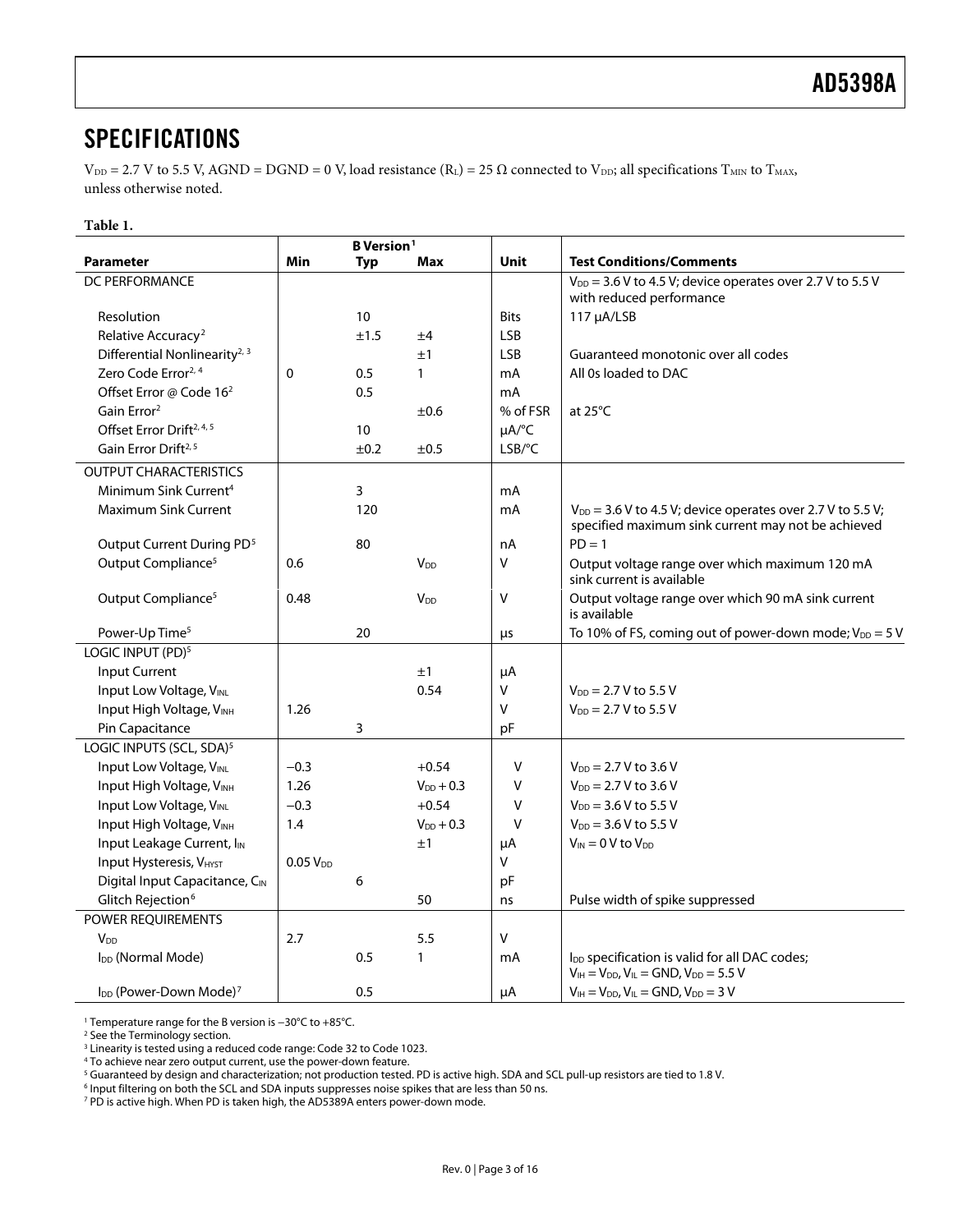#### <span id="page-3-1"></span><span id="page-3-0"></span>**AC SPECIFICATIONS**

 $V_{DD} = 2.7$  V to 5.5 V, AGND = DGND = 0 V, R<sub>L</sub> = 25  $\Omega$  connected to V<sub>DD</sub>, unless otherwise noted.

#### **Table 2.**

|                                     | <b>B</b> Version <sup><math>1, 2</math></sup> |      |     |        |                                                                                                                                               |
|-------------------------------------|-----------------------------------------------|------|-----|--------|-----------------------------------------------------------------------------------------------------------------------------------------------|
| Parameter                           | Min                                           | Tvɒ  | Max | Unit   | <b>Test Conditions/Comments</b>                                                                                                               |
| <b>Output Current Settling Time</b> |                                               | 250  |     | us     | $V_{DD} = 5 V$ , R <sub>L</sub> = 25 $\Omega$ , L <sub>L</sub> = 680 µH<br>$\frac{1}{4}$ scale to $\frac{3}{4}$ scale change (0x100 to 0x300) |
| Slew Rate                           |                                               | 0.3  |     | mA/µs  |                                                                                                                                               |
| Major Code Change Glitch Impulse    |                                               | 0.15 |     | nA-sec | LSB change around major carry                                                                                                                 |
| Digital Feedthrough <sup>3</sup>    |                                               | 0.06 |     | nA-sec |                                                                                                                                               |

<sup>1</sup> Temperature range for the B version is −30°C to +85°C.<br><sup>2</sup> Guaranteed by design and characterization: not produ

<sup>2</sup> Guaranteed by design and characterization; not production tested.

<sup>3</sup> See the Terminology section.

#### **TIMING SPECIFICATIONS**

 $\mathrm{V_{DD}}$  = 2.7 V to 5.5 V. All specifications  $\mathrm{T_{MIN}}$  to  $\mathrm{T_{MAX}}$  unless otherwise noted.

| DI<br>ı<br>11 |  |
|---------------|--|
|---------------|--|

|                             | <b>B</b> Version                             |             |                                                                                 |
|-----------------------------|----------------------------------------------|-------------|---------------------------------------------------------------------------------|
| Parameter <sup>1</sup>      | Limit at T <sub>MIN</sub> , T <sub>MAX</sub> | <b>Unit</b> | <b>Description</b>                                                              |
| f <sub>scl</sub>            | 400                                          | kHz max     | SCL clock frequency                                                             |
| t <sub>1</sub>              | 2.5                                          | us min      | SCL cycle time                                                                  |
| t <sub>2</sub>              | 0.6                                          | μs min      | t <sub>HIGH</sub> , SCL high time                                               |
| t3                          | 1.3                                          | μs min      | t <sub>LOW</sub> , SCL low time                                                 |
| t4                          | 0.6                                          | us min      | t <sub>HD, STA</sub> , start/repeated start condition hold time                 |
| t <sub>5</sub>              | 100                                          | ns min      | t <sub>su, DAT</sub> , data setup time                                          |
| t <sub>6</sub> <sup>2</sup> | 0.9                                          | us max      | t <sub>HD, DAT</sub> , data hold time                                           |
|                             | 0                                            | us min      |                                                                                 |
| t <sub>7</sub>              | 0.6                                          | us min      | t <sub>su, STA</sub> , setup time for repeated start                            |
| t.                          | 0.6                                          | us min      | t <sub>su, stop</sub> condition setup time                                      |
| t9                          | 1.3                                          | us min      | t <sub>BUF</sub> , bus free time between a stop condition and a start condition |
| $t_{10}$                    | 300                                          | ns max      | $t_R$ , rise time of both SCL and SDA when receiving                            |
|                             | $\mathbf{0}$                                 | ns min      | Can be CMOS driven                                                              |
| $t_{11}$                    | 250                                          | ns max      | t <sub>E</sub> , fall time of SDA when receiving                                |
|                             | 300                                          | ns max      | $t_F$ , fall time of both SCL and SDA when transmitting                         |
|                             | $20 + 0.1 Cb$ <sup>3</sup>                   | ns min      |                                                                                 |
| $C_{b}$                     | 400                                          | pF max      | Capacitive load for each bus line                                               |

<sup>1</sup> Guaranteed by design and characterization; not production tested.

<sup>2</sup> A master device must provide a hold time of at least 300 ns for the SDA signal (referred to the VH MIN of the SCL signal) to bridge the undefined region of the SCL falling edge.

 $^3$  C<sub>b</sub> is the total capacitance of one bus line in pF. t<sub>R</sub> and t<sub>F</sub> are measured between 0.3 V<sub>DD</sub> and 0.7 V<sub>DD</sub>.

#### **Timing Diagram**



Figure 2. 2-Wire Serial Interface Timing Diagram

07795-002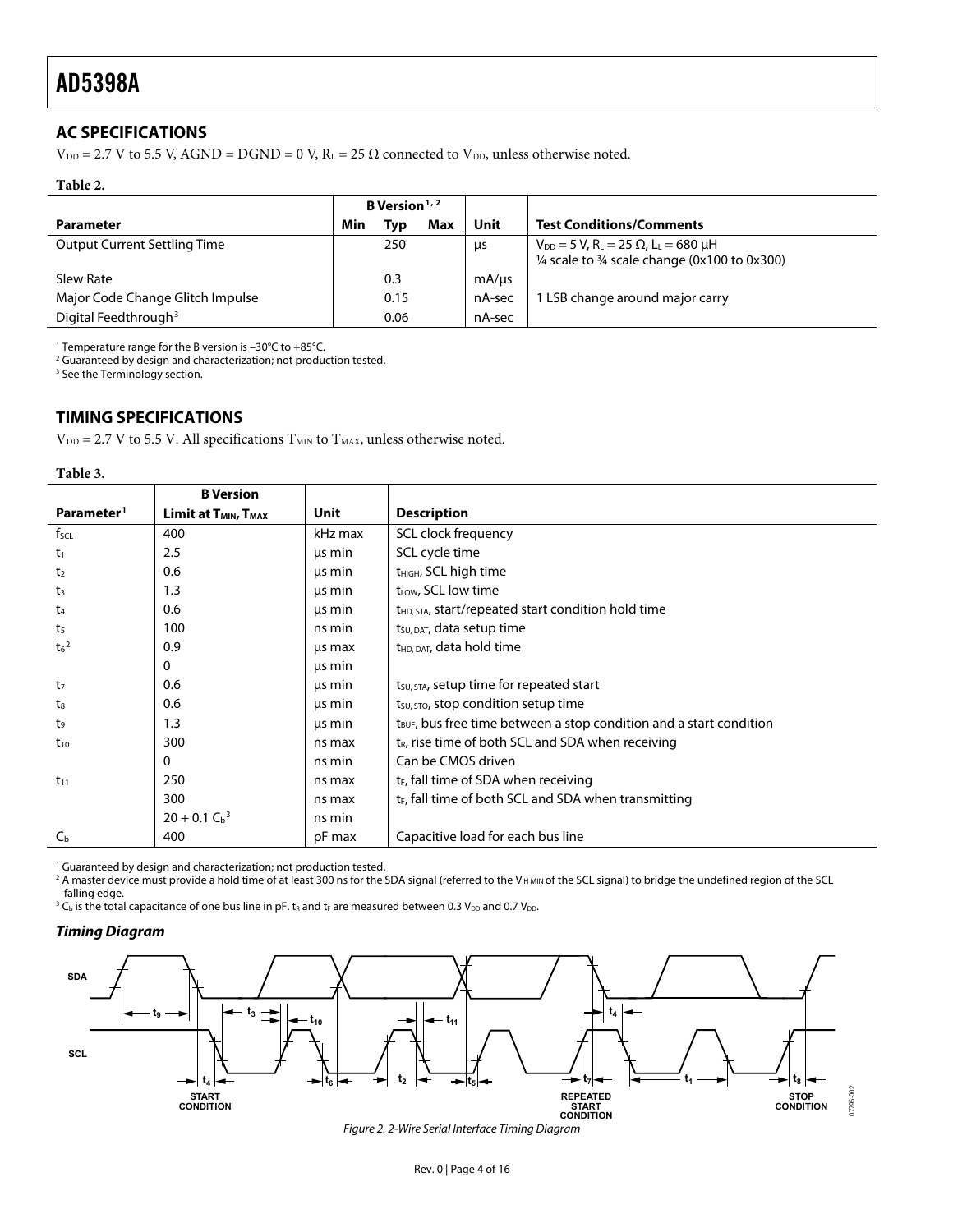### <span id="page-4-0"></span>ABSOLUTE MAXIMUM RATINGS

 $T_A = 25$ °C, unless otherwise noted.<sup>1</sup>

#### **Table 4.**

| <b>Parameter</b>                             | Rating                              |
|----------------------------------------------|-------------------------------------|
| V <sub>DD</sub> to AGND                      | $-0.3$ V to $+7$ V                  |
| V <sub>DD</sub> to DGND                      | $-0.3$ V to $V_{DD}$ + 0.3 V        |
| AGND to DGND                                 | $-0.3$ V to $+0.3$ V                |
| SCL, SDA to DGND                             | $-0.3$ V to V <sub>DD</sub> + 0.3 V |
| PD to DGND                                   | $-0.3$ V to V <sub>pp</sub> + 0.3 V |
| <b>ISINK TO AGND</b>                         | $-0.3$ V to V <sub>DD</sub> + 0.3 V |
| Operating Temperature Range                  |                                     |
| Industrial (B Version)                       | $-40^{\circ}$ C to $+85^{\circ}$ C  |
| Storage Temperature Range                    | $-65^{\circ}$ C to $+150^{\circ}$ C |
| Junction Temperature (T <sub>J</sub> max)    | $150^{\circ}$ C                     |
| $\theta_{JA}$ Thermal Impedance <sup>2</sup> |                                     |
| Mounted on 2-Layer Board                     | 84°C/W                              |
| Mounted on 4-Layer Board                     | $48^{\circ}$ C/W                    |
| Lead Temperature, Soldering                  |                                     |
| Maximum Peak Reflow Temperature <sup>3</sup> | 260°C ( $\pm$ 5°C)                  |

<sup>1</sup> Transient currents of up to 100 mA do not cause SCR latch-up.<br><sup>2</sup> To achieve the optimum θ<sub>JA</sub>, it is recommended that the AD5398A be

soldered onto a 4-layer board.

<sup>3</sup> As per Jedec J-STD-020C.

Stresses above those listed under Absolute Maximum Ratings may cause permanent damage to the device. This is a stress rating only; functional operation of the device at these or any other conditions above those listed in the operational sections of this specification is not implied. Exposure to absolute maximum rating conditions for extended periods may affect device reliability. Only one absolute maximum rating may be applied at any one time.

#### **ESD CAUTION**



ESD (electrostatic discharge) sensitive device. Charged devices and circuit boards can discharge without detection. Although this product features patented or proprietary protection circuitry, damage may occur on devices subjected to high energy ESD. Therefore, proper ESD precautions should be taken to avoid performance degradation or loss of functionality.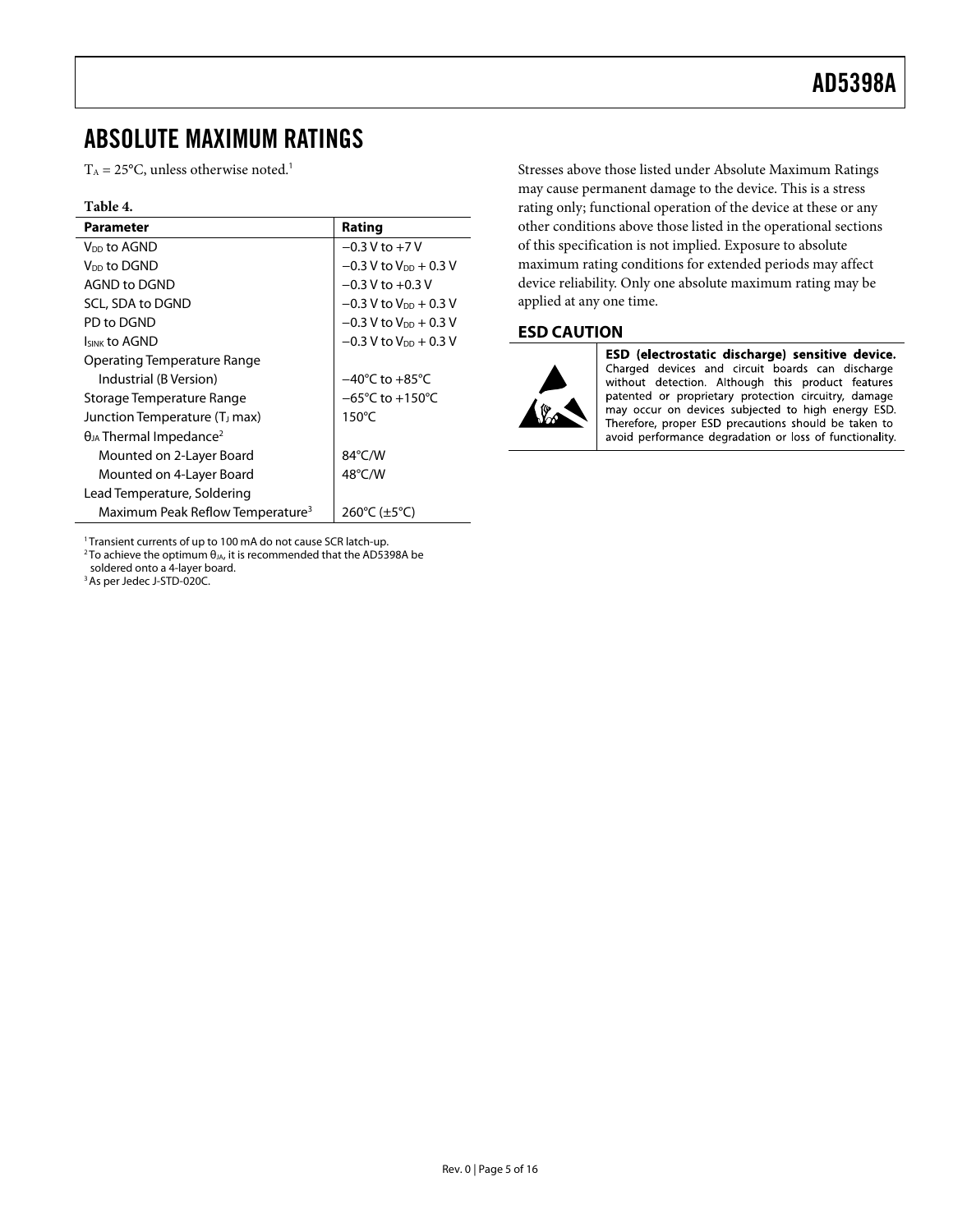### <span id="page-5-0"></span>PIN CONFIGURATION AND FUNCTION DESCRIPTIONS



Figure 3. 9-Ball WLCSP Pin Configuration

#### **Table 5. 9-Ball WLCSP Pin Function Description**

| <b>Pin Number</b> | <b>Mnemonic</b> | <b>Description</b>                          |
|-------------------|-----------------|---------------------------------------------|
| A1                | <b>ISINK</b>    | Output Current Sink.                        |
| A <sub>2</sub>    | <b>NC</b>       | No Connection.                              |
| A <sub>3</sub>    | <b>PD</b>       | Power-Down. Asynchronous power-down signal. |
| <b>B1</b>         | AGND            | Analog Ground Pin.                          |
| <b>B2</b>         | <b>DGND</b>     | Digital Ground Pin.                         |
| B <sub>3</sub>    | <b>SDA</b>      | <sup>12</sup> C Interface Signal.           |
| C <sub>1</sub>    | <b>DGND</b>     | Digital Ground Pin.                         |
| C <sub>2</sub>    | V <sub>DD</sub> | Digital Supply Voltage.                     |
| C <sub>3</sub>    | SCL             | <sup>12</sup> C Interface Signal.           |



Figure 4. Metallization Photograph Dimensions shown in μm Contact Factory for Latest Dimensions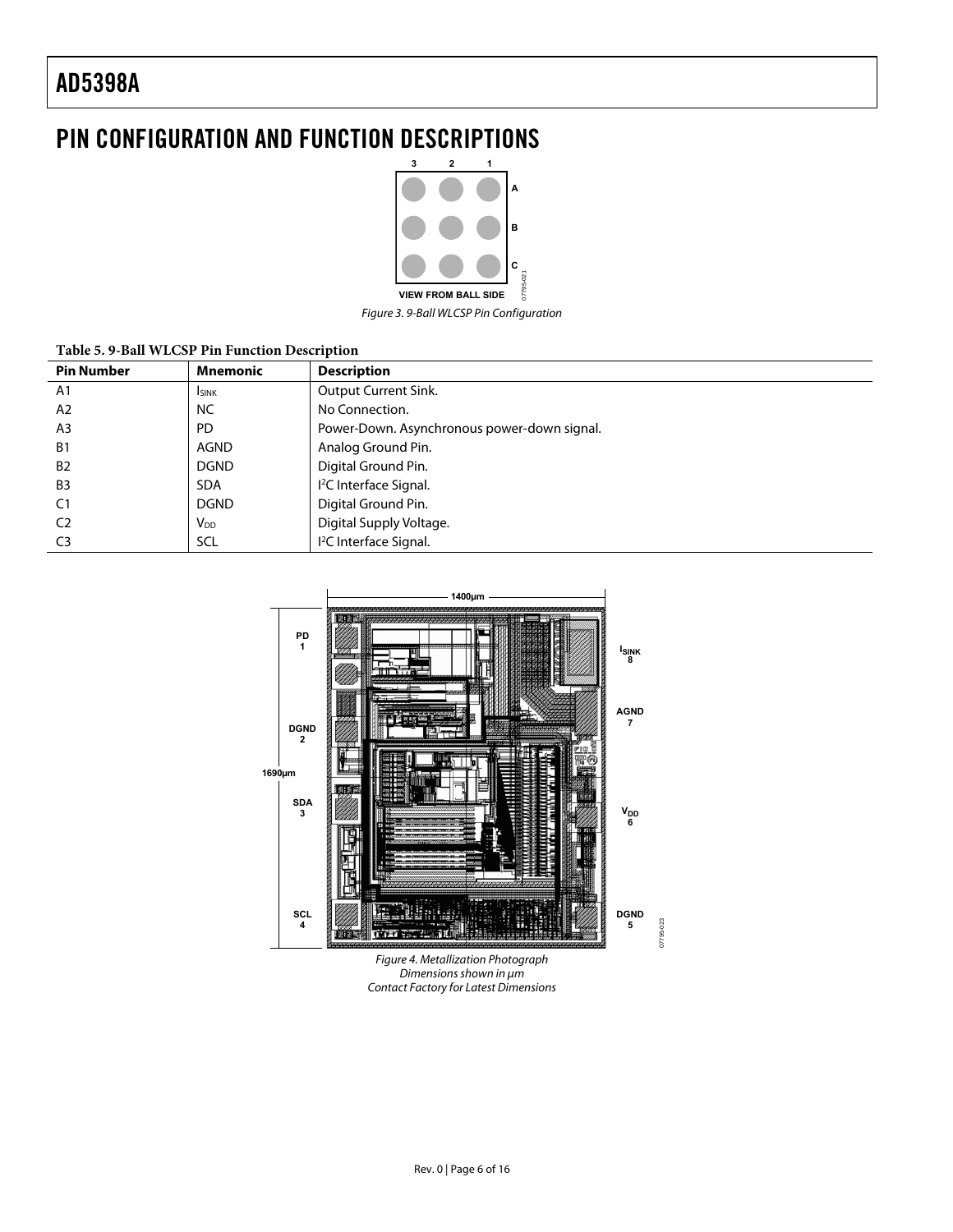#### <span id="page-6-1"></span>**2.0** INL V<sub>DD</sub> = 3.8V<br>TEMP = 25°C **1.5 1.0 INL (LSB) 0.5 0** 07795-004 **–0.5 112 168 56 224 280 336 392 448 504 560 1008 1023 616 672 728 784 840 896 952 CODE** Figure 5. Typical INL vs. Code Plot **0.6** DNL V<sub>DD</sub> = 3.8V<br>TEMP = 25°C **0.5 0.4 0.3** DNL (LSB) **DNL (LSB) 0.2 0.1 0 –0.1 –0.2**  $\frac{8}{2}$ 07795-005 **–0.3 0168 448 112 56 224 280 336 392 504 560 616 672 728 784 840 896 952 1008 1023 CODE** Figure 6. Typical DNL vs. Code Plot **92.0 91.5 91.0 OUTPUT CURRENT (mA) 90.5 90.0 89.5 89.0 88.5 53.5–6 100.0–6 150.0–6 200.0–6 250.0–6 300.0–6 333.1–6 88.0**

<span id="page-6-0"></span>TYPICAL PERFORMANCE CHARACTERISTICS

**TIME**



Figure 8. Settling Time for a 4-LSB Step ( $V_{DD}$  = 3.6 V)



Figure 9. 0.1 Hz to 10 Hz Noise Plot ( $V_{DD} = 3.6$  V)



Figure 10. Sink Current vs. Code vs. Temperature ( $V_{DD} = 3.6 V$ )

<span id="page-6-2"></span>Figure 7. ¼ to ¾ Scale Settling Time ( $V_{DD} = 3.6$  V)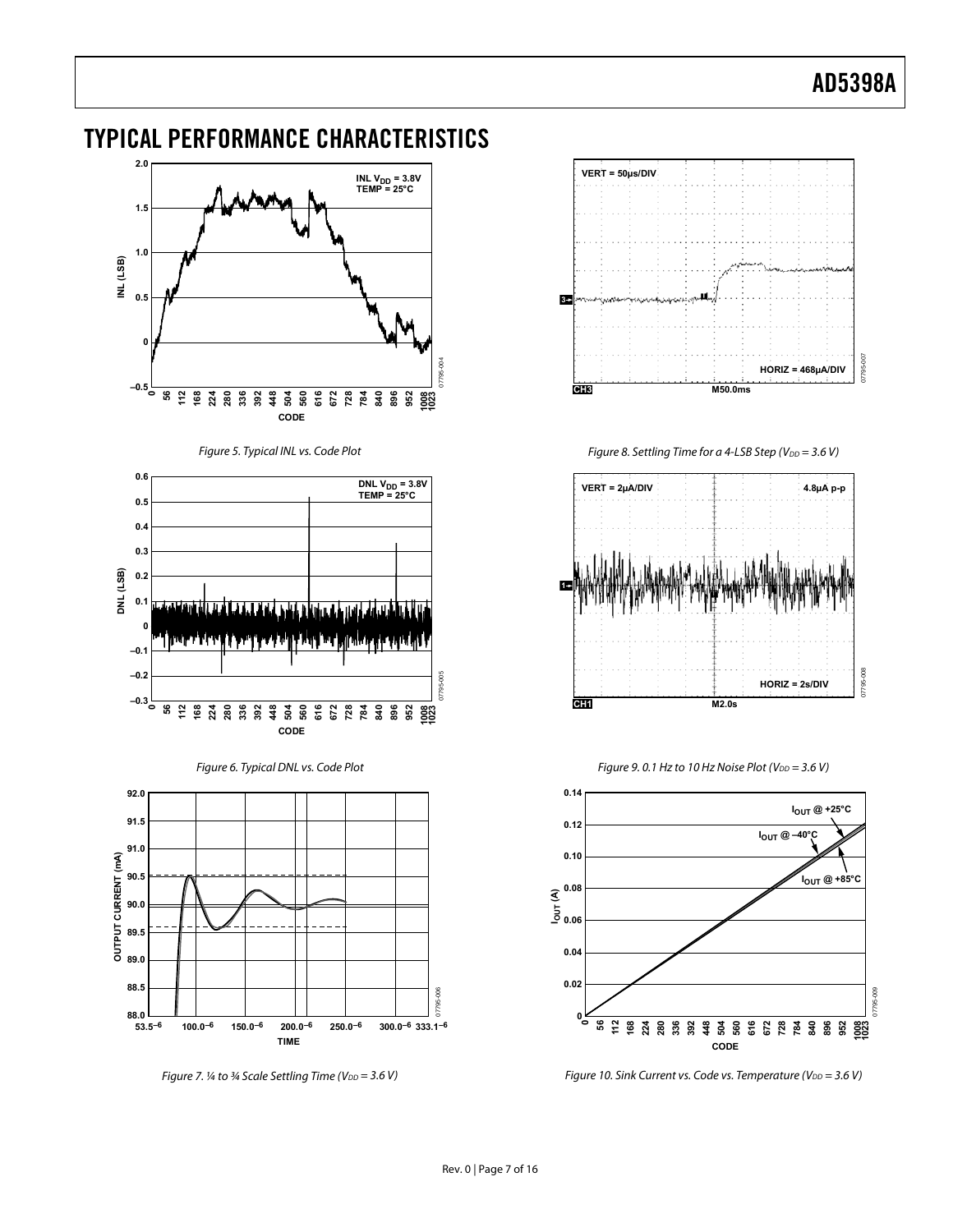

Figure 11. AC Power Supply Rejection Ratio (V $_{DD}$  = 3.6 V)



Figure 12. INL vs. Temperature vs. Supply Voltage







Figure 14. Zero Code Error vs. Temperature vs. Supply Voltage



Figure 15. Full-Scale Error vs. Temperature vs. Supply Voltage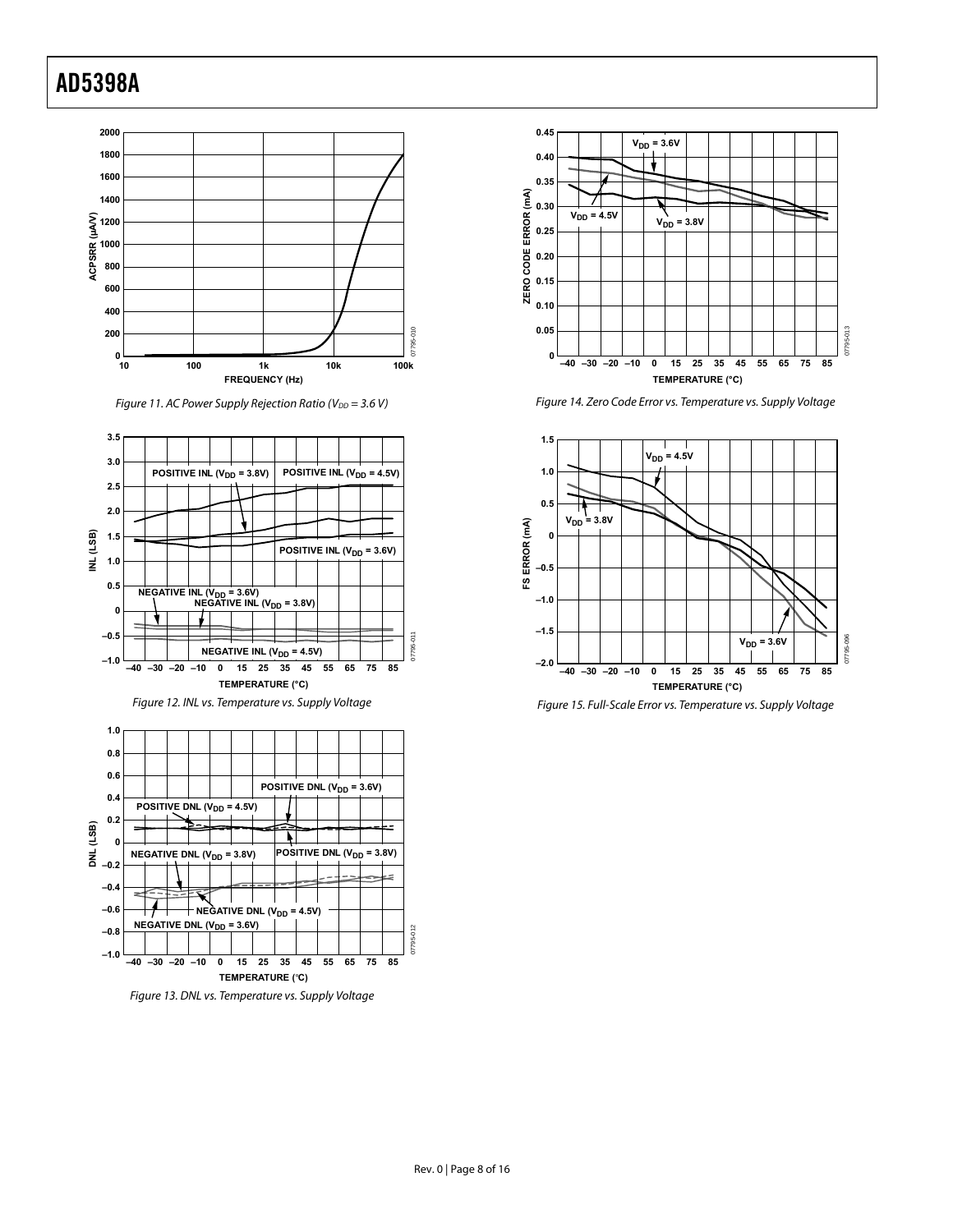### <span id="page-8-0"></span>**TERMINOLOGY**

#### **Relative Accuracy**

For the DAC, relative accuracy or integral nonlinearity is a measurement of the maximum deviation, in LSB, from a straight line passing through the endpoints of the DAC transfer function. A typical INL vs. code plot is shown in [Figure 5](#page-6-1).

#### **Differential Nonlinearity** (DNL)

Differential nonlinearity is the difference between the measured change and the ideal 1 LSB change between any two adjacent codes. A specified differential nonlinearity of ±1 LSB maximum ensures monotonicity. This DAC is guaranteed monotonic by design. A typical DNL vs. code plot is shown in [Figure 6](#page-6-2).

#### **Zero-Code Error**

Zero-code error is a measurement of the output error when zero code (0x0000) is loaded to the DAC register. Ideally, the output is 0 mA. The zero-code error is always positive in the AD5398A because the output of the DAC cannot go below 0 mA. This is due to a combination of the offset errors in the DAC and output amplifier. Zero-code error is expressed in mA.

#### **Gain Error**

This is a measurement of the span error of the DAC. It is the deviation in slope of the DAC transfer characteristic from the ideal, expressed as a percent of the full-scale range.

#### **Gain Error Drift**

This is a measurement of the change in gain error with changes in temperature. It is expressed in LSB/°C.

#### **Digital-to-Analog Glitch Impulse**

Digital-to-analog glitch impulse is the impulse injected into the analog output when the input code in the DAC register changes state. It is normally specified as the area of the glitch in nA-sec and is measured when the digital input code is changed by 1 LSB at the major carry transition.

#### **Digital Feedthrough**

Digital feedthrough is a measurement of the impulse injected into the analog output of the DAC from the digital inputs of the DAC, however is measured when the DAC output is not updated. It is specified in nA-sec and measured with a fullscale code change on the data bus, that is, from all 0s to all 1s and vice versa.

#### **Offset Error**

Offset error is a measurement of the difference between  $I_{\text{SINK}}$ (actual) and  $I<sub>OUT</sub>$  (ideal) in the linear region of the transfer function, expressed in mA. Offset error is measured on the AD5398A with Code 16 loaded into the DAC register.

#### **Offset Error Drift**

This is a measurement of the change in offset error with a change in temperature. It is expressed in μV/°C.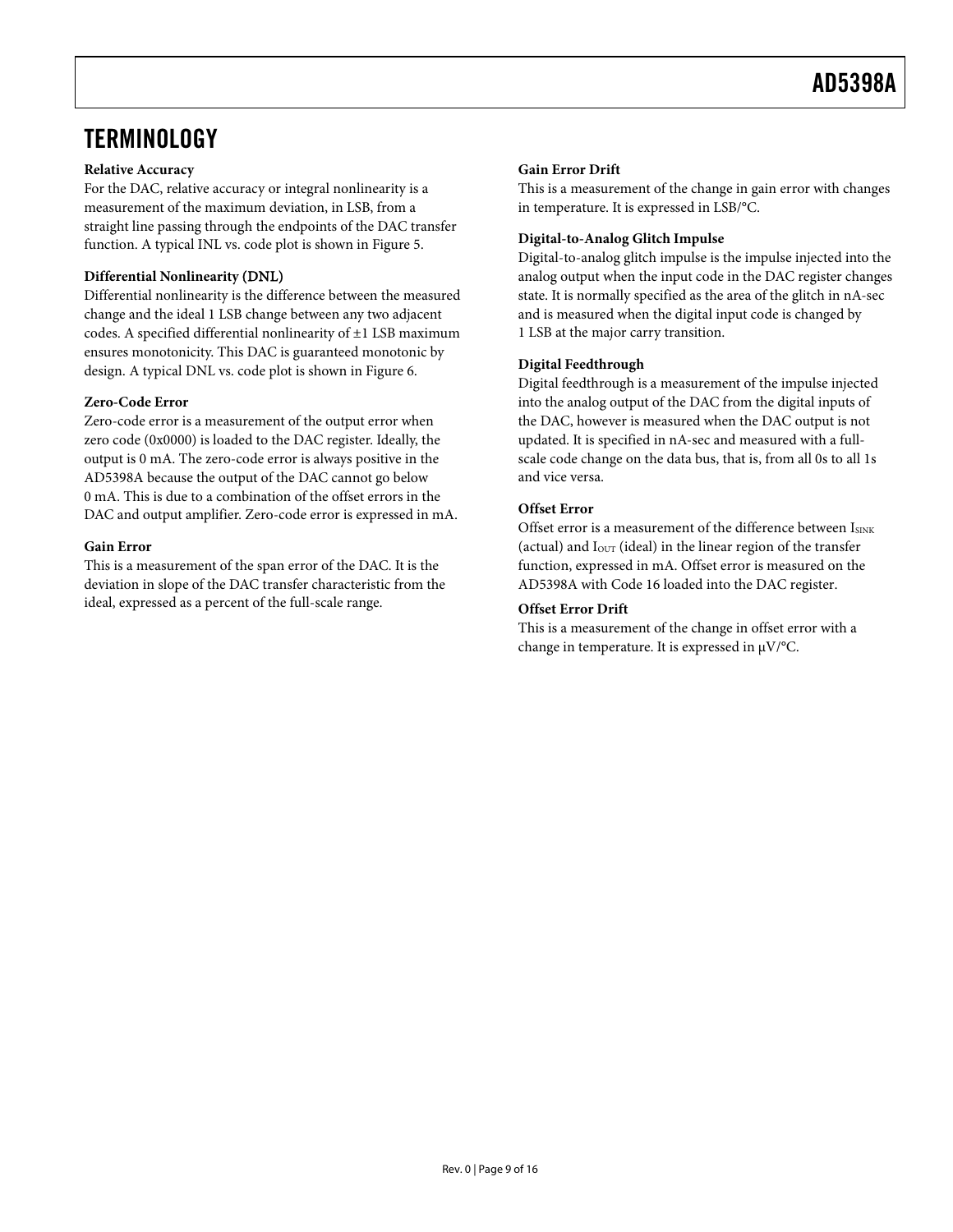### <span id="page-9-0"></span>THEORY OF OPERATION

The AD5398A is a fully integrated 10-bit DAC with 120 mA output current sink capability and is intended for driving voice coil actuators in applications such as lens autofocus, image stabilization, and optical zoom. The circuit diagram is shown in [Figure 16](#page-9-1). A 10-bit current output DAC coupled with Resistor R generates the voltage that drives the noninverting input of the operational amplifier. This voltage also appears across the RSENSE resistor and generates the sink current required to drive the voice coil.

The R and RSENSE resistors are interleaved and matched. Therefore, the temperature coefficient and any nonlinearities over temperature are matched and the output drift over temperature is minimized. Diode D1 is an output protection diode.



#### <span id="page-9-1"></span>**SERIAL INTERFACE**

The AD5398A is controlled using the industry-standard I<sup>2</sup>C 2-wire serial protocol. Data can be written to or read from the DAC at data rates up to 400 kHz. After a read operation, the contents of the input register are reset to all zeros.

### **I 2 C BUS OPERATION**

An I<sup>2</sup>C bus operates with one or more master devices that generate the serial clock (SCL), and read/write data on the serial data line (SDA) to/from slave devices such as the AD5398A. On all devices on an I<sup>2</sup>C bus, the SCL pin is connected to the SCL line and the SDA pin is connected to the SDA line. I<sup>2</sup>C devices can only pull the bus lines low; pulling high is achieved by the pull-up resistors, R<sub>P</sub>. The value of R<sub>P</sub> depends on the data rate, bus capacitance, and the maximum load current that the I<sup>2</sup>C device can sink (3 mA for a standard device).



When the bus is idle, SCL and SDA are both high. The master device initiates a serial bus operation by generating a start condition, which is defined as a high-to-low transition on the SDA line while SCL is high. The slave device connected to the bus responds to the start condition and shifts in the next eight data bits under the control of the serial clock. These eight data bits consist of a 7-bit address, plus a read/write bit, which is 0 if data is to be written to a device, and 1 if data is to be read from a device. Each slave device on an I<sup>2</sup>C bus must have a unique address. The address of the AD5398A is 0001100; however, 0001101, 0001110, and 0001111 address the part because the last two bits are unused/don't care (see [Figure 18](#page-10-1) and [Figure 19](#page-10-2)). Because the address plus  $R/\overline{W}$  bit always equals eight bits of data, another way of looking at it is that the write address of the AD5398A is 0001 1000 (0x18) and the read address is 0001 1001 (0x19). Again, Bit 6 and Bit 7 of the address are unused, and, therefore, the write addresses can also be 0x1A, 0x1C, and 0x1E, and the read address can be 0x1B, 0x1D, and 0x1F (see [Figure 18](#page-10-1) andFigure 19).

At the end of the address data, after the  $R/\overline{W}$  bit, the slave device that recognizes its own address responds by generating an acknowledge (ACK) condition. This is defined as the slave device pulling SDA low while SCL is low before the ninth clock pulse, and keeping it low during the ninth clock pulse. Upon receiving an ACK, the master device can clock data into the AD5398A in a write operation, or it can clock it out in a read operation. Data must change either during the low period of the clock, because SDA transitions during the high period define a start condition as described previously, or during a stop condition as described in the [Data Format](#page-10-3) section.

I 2 C data is divided into blocks of eight bits, and the slave generates an ACK at the end of each block. The AD5398A requires 10 bits of data; two data-words must be written to it when a write operation occurs, or read from it when a read operation occurs. At the end of a read or write operation, the AD5398A acknowledges the second data byte. The master generates a stop condition, defined as a low-to-high transition on SDA while SCL is high, to end the transaction.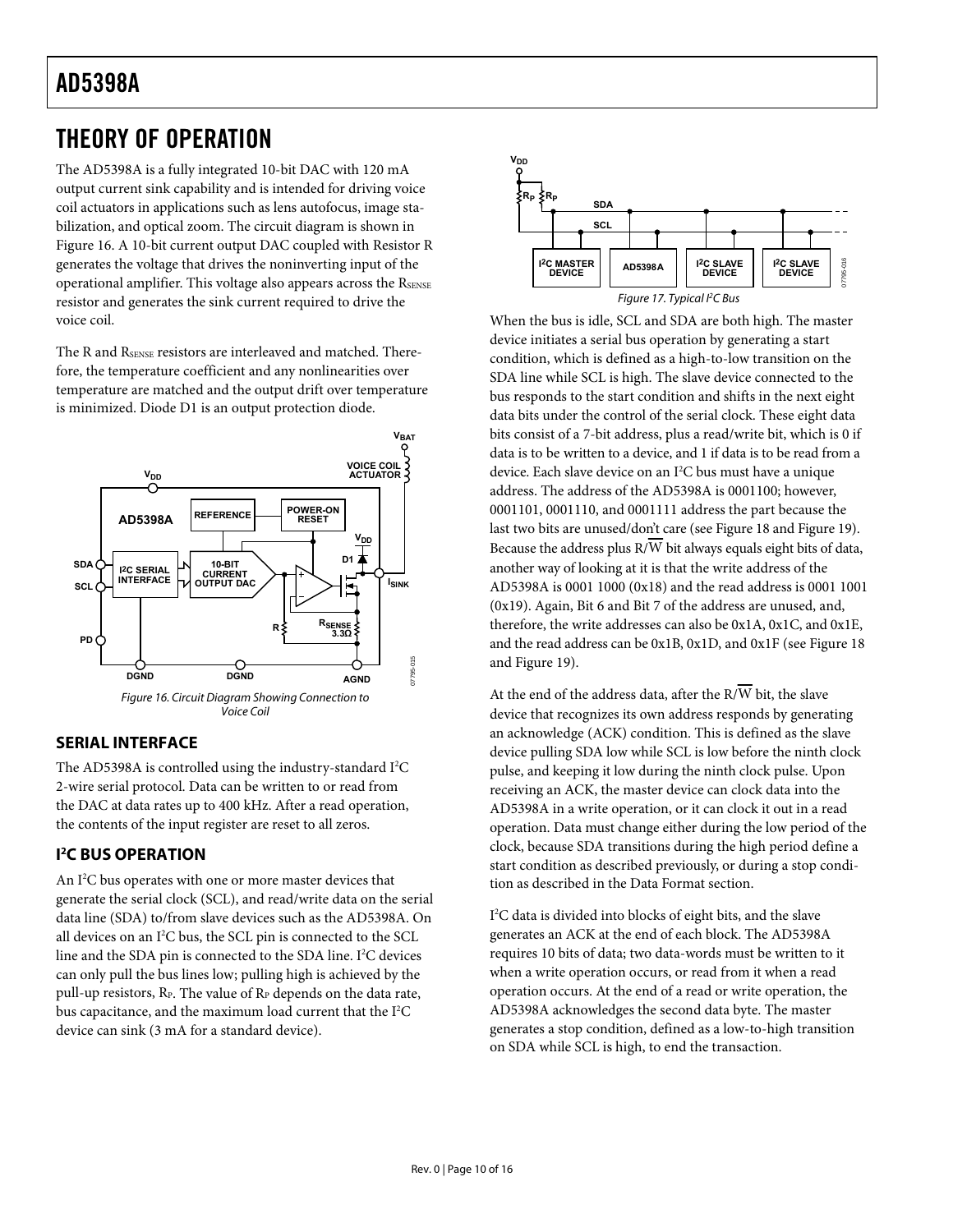#### <span id="page-10-3"></span><span id="page-10-0"></span>**DATA FORMAT**

Data is written to the AD5398A high byte first, MSB first, and is shifted into the 16-bit input register. After all data is shifted in, data from the input register is transferred to the DAC register.

Because the DAC requires only 10 bits of data, not all bits of the input register data are used. The MSB is reserved for an activehigh, software-controlled, power-down function.

The data format is shown in [Table 6](#page-10-4). When referring to this table, note that Bit 14 is unused; Bit 13 to Bit 4 correspond to the DAC data bits, D9 to D0; and Bit 3 to Bit 0 are unused.

During a read operation, data is read in the same bit order.

<span id="page-10-1"></span>

<span id="page-10-2"></span>**Table 6. Data Format**

<span id="page-10-4"></span>

|                              | <b>High Byte</b> |                  |                  |                  |                  |                  | <b>Low Byte</b> |                             |                 |                 |                 |                 |                 |                  |                 |                           |
|------------------------------|------------------|------------------|------------------|------------------|------------------|------------------|-----------------|-----------------------------|-----------------|-----------------|-----------------|-----------------|-----------------|------------------|-----------------|---------------------------|
| <b>Serial Data-</b><br>Words | <b>Bit</b><br>15 | <b>Bit</b><br>14 | <b>Bit</b><br>13 | <b>Bit</b><br>12 | <b>Bit</b><br>11 | <b>Bit</b><br>10 | <b>Bit</b><br>9 | <b>Bit</b><br>8             | <b>Bit</b>      | <b>Bit</b><br>6 | <b>Bit</b><br>5 | <b>Bit</b>      | <b>Bit</b>      | <b>Bit</b><br>-2 | <b>Bit</b>      | <b>Bit</b><br>0           |
| Serial Data Bits             | SD7              | SD <sub>6</sub>  | SD <sub>5</sub>  | SD <sub>4</sub>  | SD <sub>3</sub>  | SD <sub>2</sub>  | SD <sub>1</sub> | S <sub>D</sub> <sub>0</sub> | SD <sub>7</sub> | SD <sub>6</sub> | SD <sub>5</sub> | SD <sub>4</sub> | SD <sub>3</sub> | SD <sub>2</sub>  | SD <sub>1</sub> | SD <sub>0</sub>           |
| Input Register               | R <sub>15</sub>  | R <sub>14</sub>  | R <sub>13</sub>  | R <sub>12</sub>  | R <sub>11</sub>  | R <sub>10</sub>  | R <sub>9</sub>  | R <sub>8</sub>              | - R7            | R <sub>6</sub>  | R <sub>5</sub>  | R <sub>4</sub>  | R <sub>3</sub>  | R <sub>2</sub>   | R <sub>1</sub>  | R <sub>0</sub>            |
| Function <sup>1</sup>        | <b>PD</b>        | Χ                | D <sub>9</sub>   | D <sub>8</sub>   | D7               | D6               | D5              | D <sub>4</sub>              | D <sub>3</sub>  | D <sub>2</sub>  | D <sub>1</sub>  | D <sub>0</sub>  | X               | Χ                | $\checkmark$    | $\checkmark$<br>$\lambda$ |

 $1^{1}$  PD = soft power-down; X = unused/don't care; and D7 to D0 = DAC data.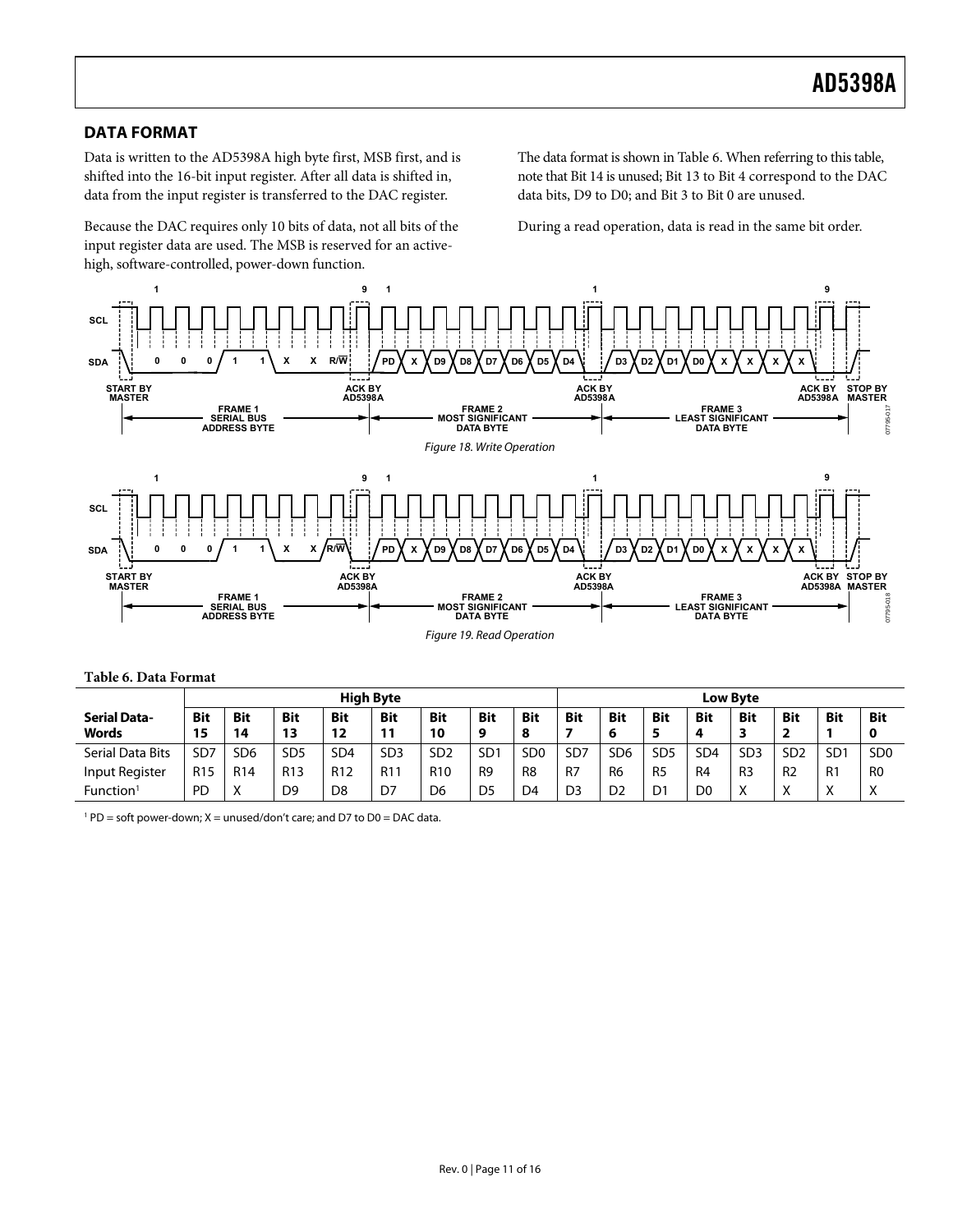#### <span id="page-11-0"></span>**POWER SUPPLY BYPASSING AND GROUNDING**

When accuracy is important in an application, it is beneficial to consider power supply and ground return layout on the PCB. The PCB for the AD5398A should have separate analog and digital power supply sections. Where shared AGND and DGND is necessary, the connection of grounds should be made at only one point, as close as possible to the AD5398A.

Pay special attention to the layout of the AGND return path and track it between the voice coil motor and ISINK to minimize any series resistance. [Figure 20](#page-11-1) shows the output current sink of the AD5398A and illustrates the importance of reducing the effective series impedance of AGND, and the track resistance between the motor and ISINK. The voice coil is modelled as Inductor L<sub>C</sub> and Resistor R<sub>C</sub>. The current through the voice coil is effectively a dc current that results in a voltage drop,  $V_c$ , when the AD5398A is sinking current; the effect of any series inductance is minimal. The maximum voltage drop allowed across R<sub>SENSE</sub> is 400 mV, and the minimum drain to source voltage of Q1 is 200 mV. This means that the AD5398A output has a compliance voltage of 600 mV. If V<sub>DROP</sub> falls below 600 mV, the output transistor, Q1, can no longer operate properly and I<sub>SINK</sub> might not be maintained as a constant.



Figure 20. Effect of PCB Trace Resistance and Inductance

<span id="page-11-1"></span>As the current increases through the voice coil,  $V_c$  increases and  $V_{DROP}$  decreases and eventually approaches the minimum specified compliance voltage of 600 mV. The ground return path is modelled by the R<sub>G</sub> and L<sub>G</sub> components. The track resistance between the voice coil and the AD5398A is modelled as R<sub>T</sub>. The inductive effects of L<sub>G</sub> influence R<sub>SENSE</sub> and R<sub>C</sub> equally, and because the current is maintained as a constant, it is not as critical as the purely resistive component of the ground return path. When the maximum sink current is flowing through the motor, the resistive elements,  $R_T$  and  $R_G$ , may have an impact on the voltage headroom of Q1 and may, in turn, limit the maximum value of R<sub>C</sub> because of voltage compliance.

For example, if

$$
V_{BAT} = 3.6 \text{ V}
$$
  
\n
$$
R_G = 0.5 \Omega
$$
  
\n
$$
R_T = 0.5 \Omega
$$
  
\n
$$
I_{SINK} = 120 \text{ mA}
$$
  
\n
$$
V_{DROP} = 600 \text{ mV (the)}
$$

then the largest value of resistance of the voice coil, R<sub>C</sub>, is

compliance voltage)

$$
R_C = \frac{V_{BAT} - [V_{DROP} + (I_{SINK} \times R_T) + (I_{SINK} \times R_G)]}{I_{SINK}}
$$
  
= 
$$
\frac{3.6 \text{ V} - [600 \text{ mV} + 2 \times (120 \text{ mA} \times 0.5 \Omega)]}{120 \text{ mA}} = 24 \Omega
$$

For this reason, it is important to minimize any series impedance on both the ground return path and interconnect between the AD5398A and the motor.

The power supply of the AD5398A should be decoupled with 0.1 μF and 10 μF capacitors. These capacitors should be kept as physically close as possible, with the 0.1 μF capacitor serving as a local bypass capacitor, and therefore should be located as close as possible to the V<sub>DD</sub> pin. The 10 μF capacitor should be a tantalum bead-type; the 0.1 μF capacitor should be a ceramic type with a low effective series resistance and effective series inductance. The 0.1 μF capacitor provides a low impedance path to ground for high transient currents.

The power supply line should have as large a trace as possible to provide a low impedance path and reduce glitch effects on the supply line. Clocks and other fast switching digital signals should be shielded from other parts of the board by digital ground. Avoid crossover of digital and analog signals if possible.

When traces cross on opposite sides of the board, ensure that they run at right angles to each other to reduce feedthrough effects through the board. The best board layout technique is to use a multilayer board with ground and power planes, where the component side of the board is dedicated to the ground plane only and the signal traces are placed on the solder side. However, this is not always possible with a 2-layer board.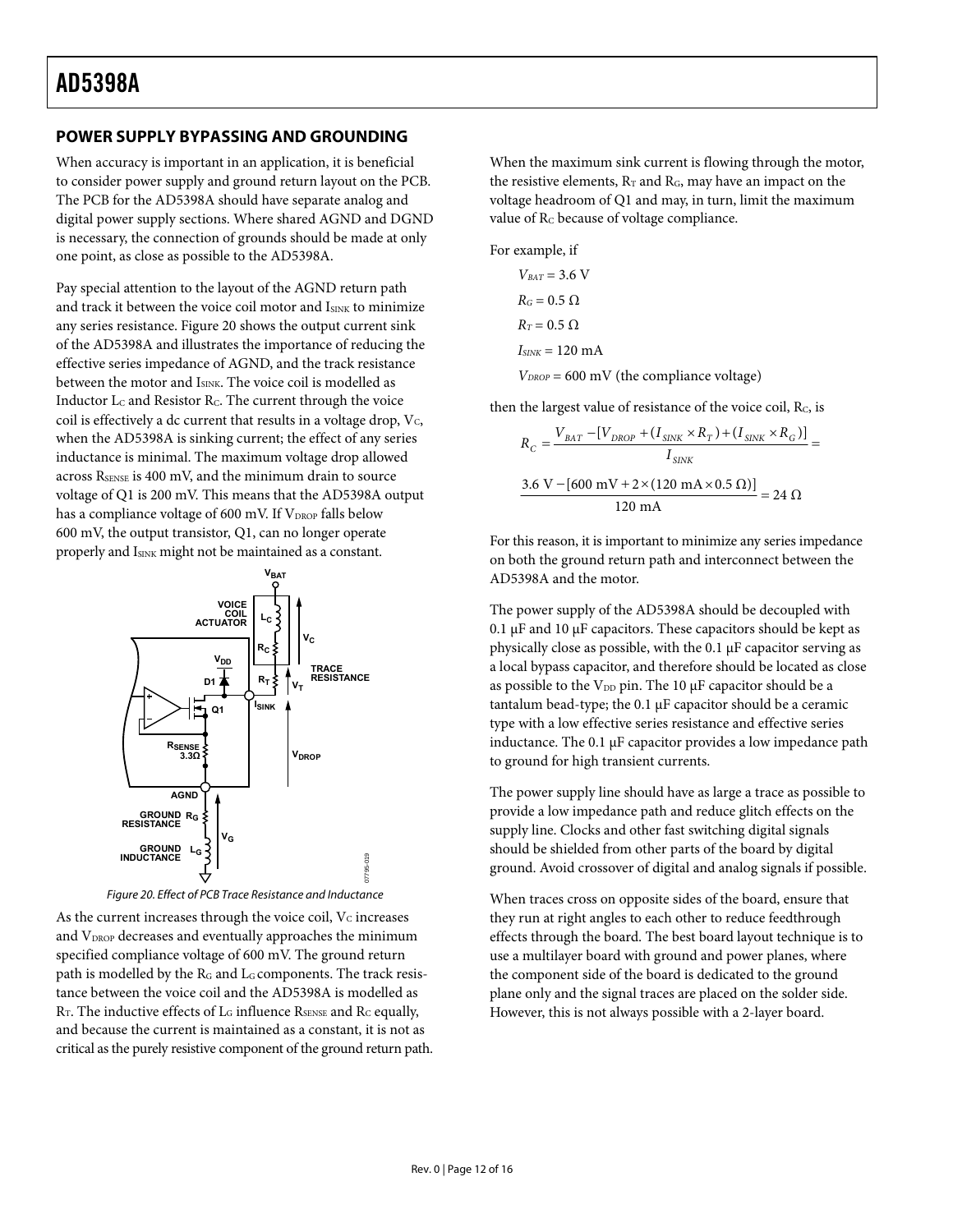### AD5398

### <span id="page-12-0"></span>APPLICATIONS INFORMATION

The AD5398A is designed to drive both spring preloaded and nonspring linear motors used in applications such as lens autofocus, image stabilization, or optical zoom. The operating principle of the spring-preloaded motor is that the lens position is controlled by the balancing of a voice coil and a spring. [Figure 21](#page-12-1) shows the transfer curve of a typical spring preloaded linear motor for autofocus. The key points of this transfer function are displacement or stroke, which is the actual distance the lens moves in millimeters (mm), and the current through the motor in milliamps (mA).

A start current is associated with spring-preloaded linear motors, which is effectively a threshold current that must be exceeded for any displacement in the lens to occur. The start current is usually 20 mA or greater; the rated stroke or displacement is usually 0.25 mm to 0.4 mm; and the slope of the transfer curve is approximately 10 μm/mA or less.

<span id="page-12-1"></span>The AD5398A is designed to sink up to 120 mA, which is more than adequate for available commercial linear motors or voice coils. Another factor that makes the AD5398A the ideal solution for these applications is the monotonicity of the device, which ensures that lens positioning is repeatable for the application of a given digital word.

[Figure 22](#page-12-2) shows a typical application circuit for the AD5398A.



Figure 21. Spring Preloaded Voice Coil Stroke vs. Sink Current

<span id="page-12-2"></span>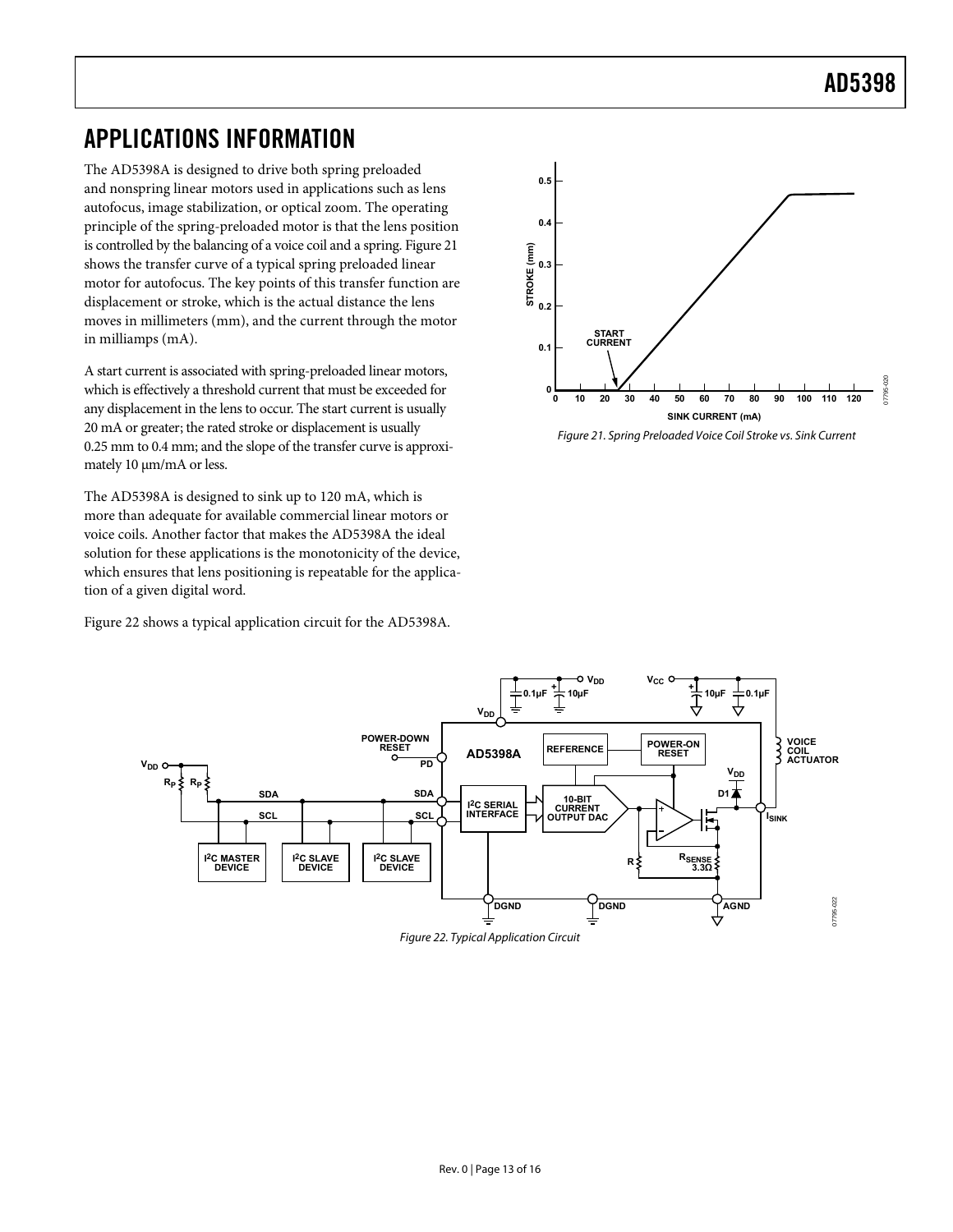### <span id="page-13-0"></span>OUTLINE DIMENSIONS



 $(CB-9-1)$ Dimensions shown in millimeters

#### **ORDERING GUIDE**

<span id="page-13-1"></span>

| Model              | <b>Temperature Range</b>           | <b>Package Description</b>            | <b>Package Option</b> | <b>Branding</b> |
|--------------------|------------------------------------|---------------------------------------|-----------------------|-----------------|
| AD5398ABCBZ-REEL71 | $-30^{\circ}$ C to $+85^{\circ}$ C | 9-Ball Wafer Level Chip Scale (WLCSP) | $CB-9-1$              | 1Z              |
| AD5398ABCBZ-REEL1  | $-30^{\circ}$ C to $+85^{\circ}$ C | 9-Ball Wafer Level Chip Scale (WLCSP) | $CB-9-1$              | 1Z              |
| AD5398A-WAFER      | $-40^{\circ}$ C to $+85^{\circ}$ C | Bare Die Wafer                        |                       |                 |
| EVAL-AD5398AEBZ1   |                                    | <b>Evaluation Board</b>               |                       |                 |

 $1 Z =$  RoHS Compliant Part.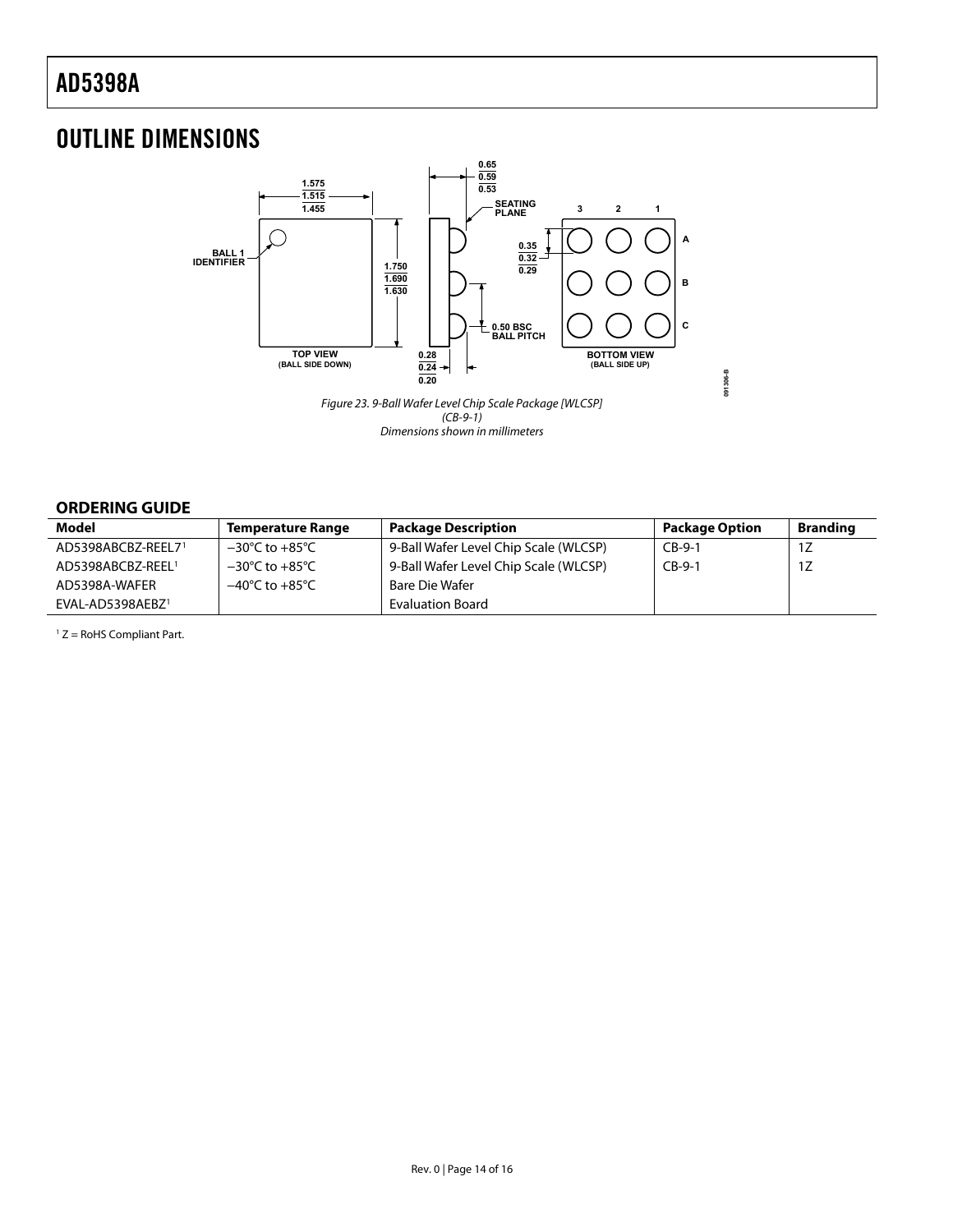### **NOTES**